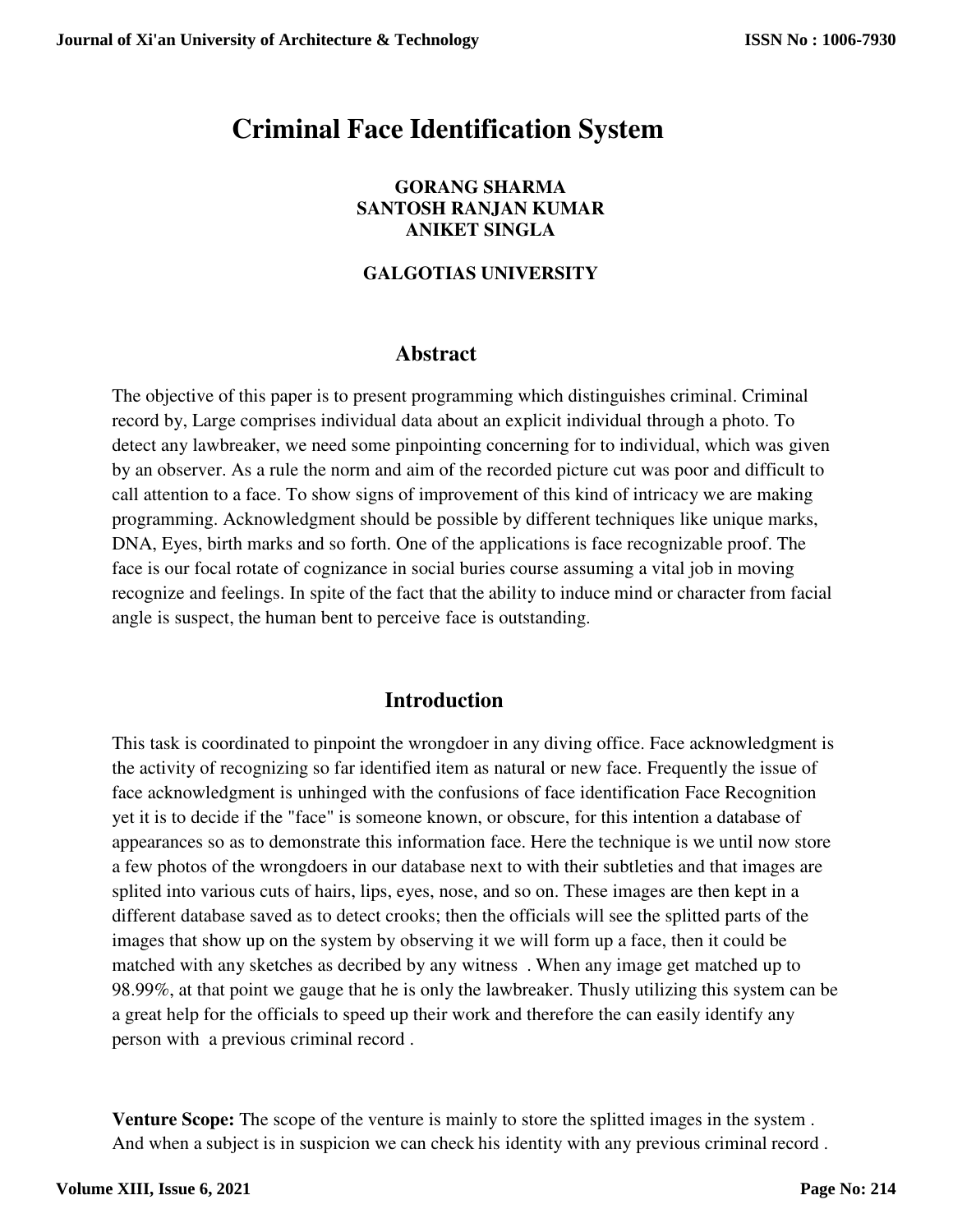

### **Face Detection:**

Face recognition includes isolating picture windows into two classes; one containing faces (tanning the foundation (mess). It is troublesome since in spite of the fact that shared characteristics exist connecting faces, they can vary significantly as far as skin, shading, age and outward appearance. The difficulty is additionally confounded by changing lighting conditions, geometries and picture characteristics, just as the chance of incomplete impediment and camouflage. A perfect face indicator would in this manner have the option to identify the nearness of any face under any arrangement of lighting conditions, upon any foundation. The face discovery assignment can be separated into two stages. The initial step is a characterization task that accepts some discretionary picture as info and yields a parallel estimation of yes or no, showing whether there are any faces present in the picture. The subsequent advance is the face confinement task that plans to accept a picture as info and yield the area of any face or faces inside that picture as some bouncing box with (x, y, width, stature). The face recognition framework can be partitioned. Issue zone depiction:

The task is planned for identifying the crooks with the help of this system There are four steps in our venture. They are splitting the image , adding it to the system , cross checking with any person under suspicion . There are fundamentally three jobs -

- Admin
- **Controller**
- Eyewitness
- Organization
- •

#### ADMINSTRATOR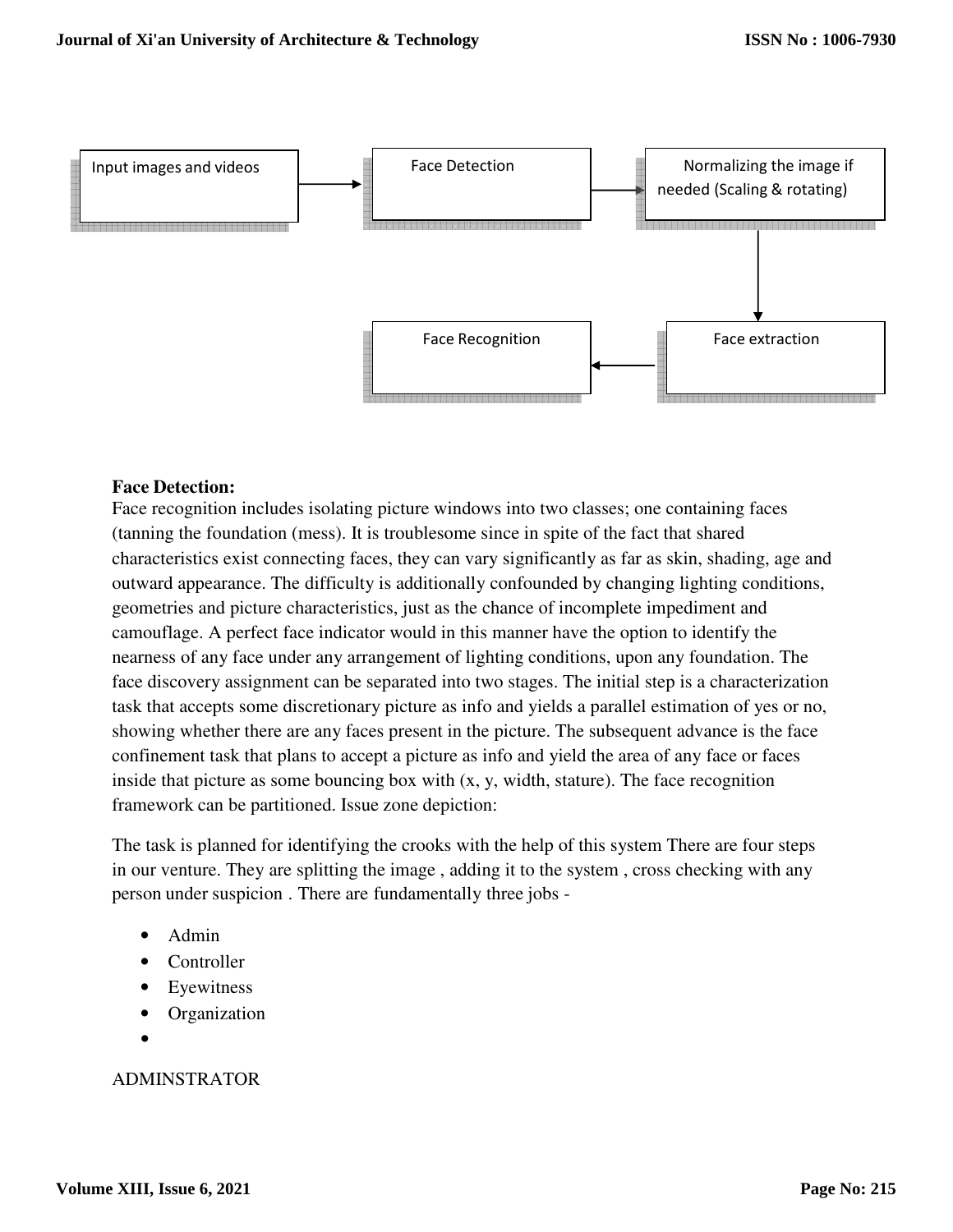The admin is responsible for the system to work efficiently he controls all the edits in the system like adding , splitting of images , updation in images and he is the one to run the system and identify the face of the criminal with help of the eye witness .

### OPERATOR

The observer identifies the crooks with the help of the splitted images saved in the database . He takes the cut parts of the face and form a face which matches with the person described by the eye witness and then the persons complete face is retracted from the database .

#### PRACTICAL REQUIREMENT:

By leading the necessities examination we rattled off the prerequisites that are valuable to rehash the difficult definition.

- Insert the picture into database
- Split the picture into no of parts.
- Merge the parts.
- Identify the picture.
- Draw picture physically.
- Maintain separate login for administrator and administrator.
- Maintain data about every crook

#### **Programming Requirements**

- Windows XP
- Apache Tomcat Web Server
- Oracle
- Innovation Used
- Java
- Equipment Requirements
- Hard  $Disk 2 GB$
- $RAM 1 GB$
- Processor Dual Core or Above
- Mouse

#### **ExistingSystem**

Existing system is an outdated system with many drawbacks . Mainly it is manual without any help of technology the officials have images of the previous criminals which they match with the description given by the eye witness it also have a lot of possibility of human error. There is no committed Criminal Face Detection System to aid facial identification of lawbreakers rather police experts need to experience various pictures of hoodlums and physically cut each image to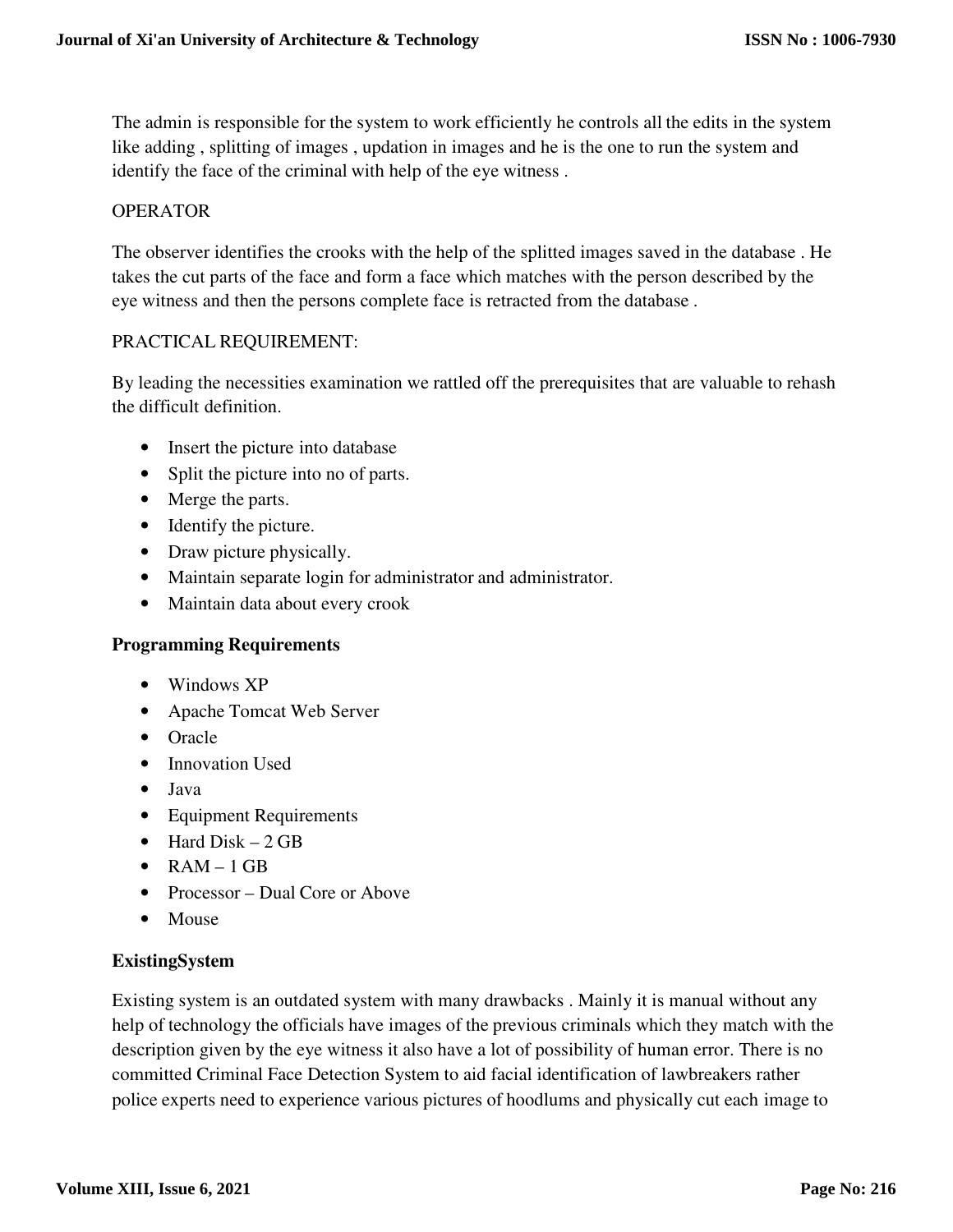create pictures, this will for the most part lead to the age of low goals and obscured pictures. Connecting of each cut picture to the first picture is likewise a huge assignment. The Criminal Face Detection System is incapable on the grounds that an observer won't have the option to consistently scrutinize the various pictures rather they will get a wrecked stream of pictures and haphazardness of the cut picture isn't reachable.

# **Proposed System**

This Criminal Face Detection System is best when an observer can experience cut pictures in a consistent stream at one sitting. In the proposed framework all the criminal pictures are cut in advance and saved prepared for moment seeing. Since the pictures are preloaded into the framework the pictures can be arbitrarily seen consequently making the framework increasingly viable. Each cut picture will be connected to the first picture and subtleties of the crook. Also, another face can be produced by utilizing the distinctive cut pictures to make a potential face for the lawbreaker. To beat the disadvantages which were in the current existing system , the programs records everything like all the images with the information about the person , every criminal record and the main purpose to recognize the suspect the program matches the splitted images with the suspect which the program then gives all the information about the suspect

Points of interest:

- Fast and Reliable
- No manual requirements
- Safe and Secure
- No additional accessories required
- Exceptionally efficient

# **Execution**

All around organized structures improve the practicality of a framework. An organized framework is one that is created starting from the top and measured, that is, separated into reasonable segments. In this venture we modularized the framework with the goal that they have insignificant impact on one another.

This application is planned into five autonomous modules which deal with various errands proficiently.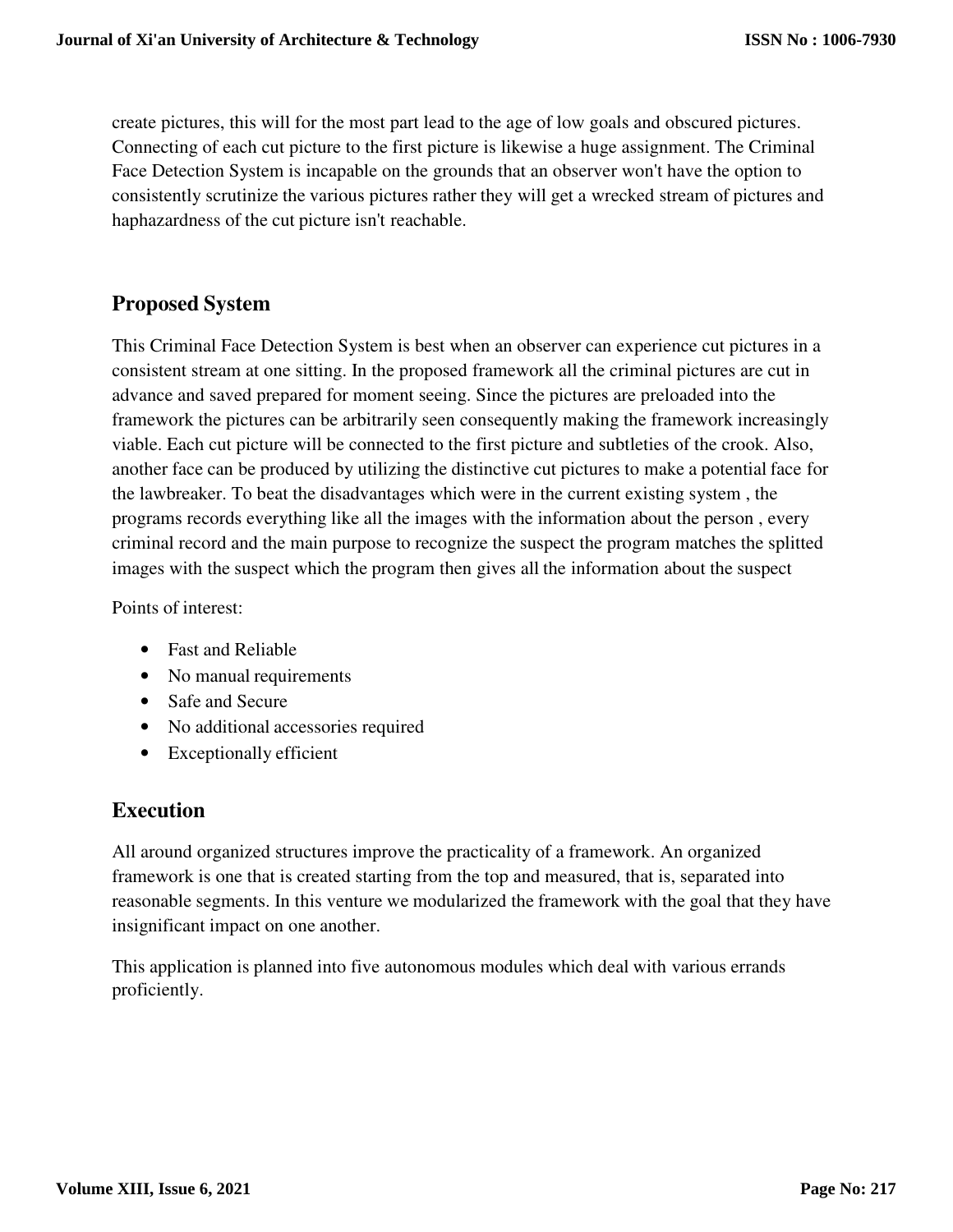- 1. User Interface Module.
- 2. Admin Module.
- 3. Client Module.
- 4. Database Operations Module.
- 5. Splitting and Merging Module.
- 6. Identify Module.

# **UI Module:**

All things considered, each application has one UI for getting to the whole application. In this application additionally we are giving one UI to getting to this application. The UI planned totally dependent on the end clients. It gives agreeable getting to the clients. This UI has appealing look and feel. In fact I am utilizing the swings in center java for setting up this UI.

# **Administrator Module:**

There are three client necessities in administrator module. They are make, erase and update. Make allocate new client id and secret phrase for a representative. In erase, director can erase the client id and secret key of undesirable worker. In update, first the subtleties of workers are to be gotten by utilizing client id and secret phrase. Update module can be utilized in further elaboration by refreshing the information.

### **Customer Module:**

There are five client necessities in customer module. They are login, including subtleties, update process, erase process and logout. In login, worker sign in to landing page by entering id and secret key. Individual subtleties of criminal put away into database in including subtleties. In further elaboration of including subtleties pictures are trimmed and spared in database. In update process by entering criminal id, subtleties with picture of criminal would be gotten and it tends to be refreshed moreover. By erase process the subtleties and pictures of undesirable criminal can be erased. Logout from the landing page by utilizing logout.

# **Parting and Merging Module:**

There are two modules in parting and combining module. They are see clippings and development. In see cutting we can see all clasps and select the clasps appeared in it and further we can think about the clippings. In development we can build the substance of the criminal by clubbing all freeze clippings.

### **Database Operations Module:**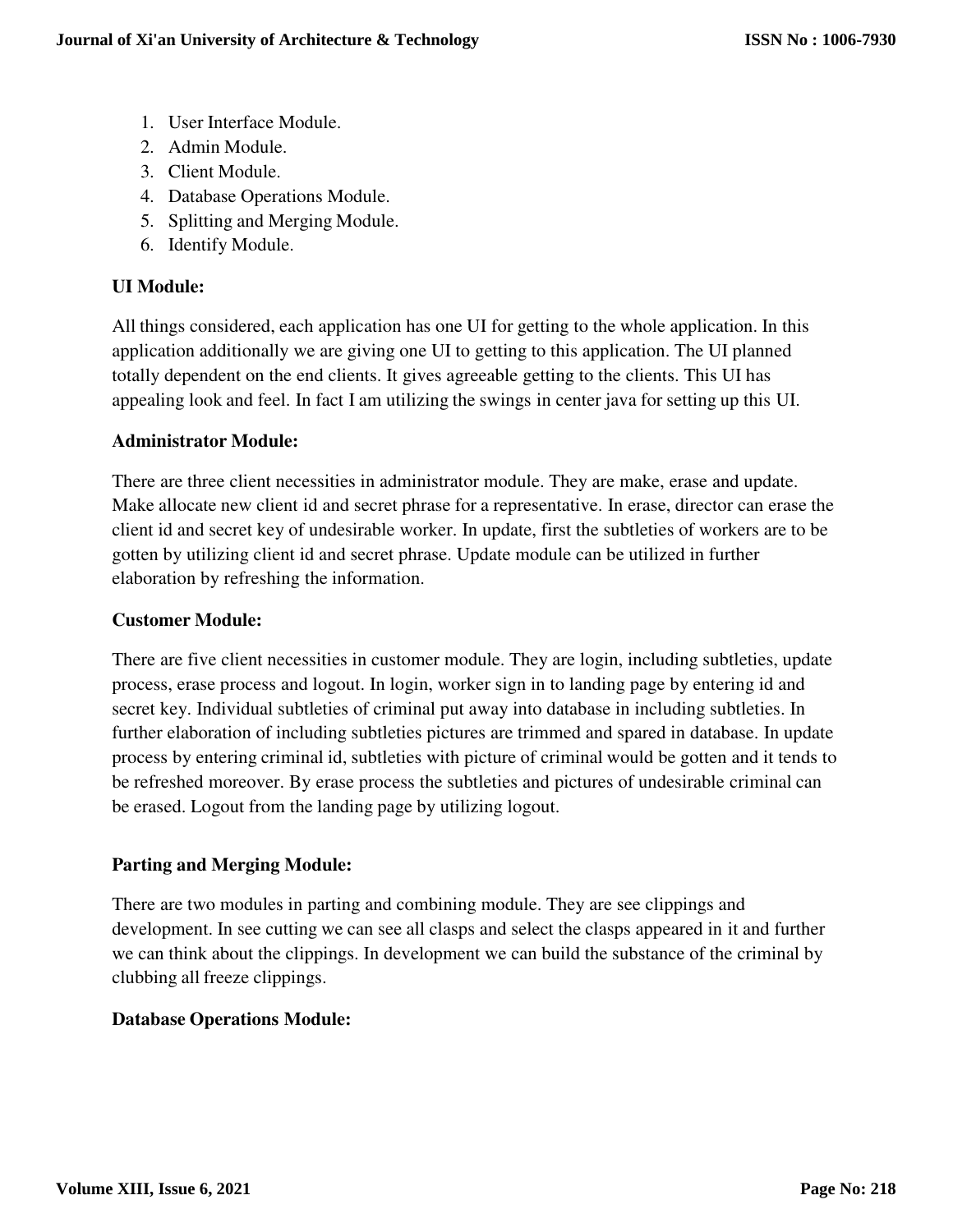Include MODULE: The include module is useful in including the subtleties of the crooks alongside the subtleties of the criminal photograph. While including the subtleties of the lawbreaker, we crop the picture of the crook and store those edited parts in a different database.

#### **Erase Module:**

This module erases the criminal subtleties alongside the photograph. The administrator initially presents the criminal id and scans for the accessibility of the id in the database. On the off chance that that id is accessible in the database, at that point the administrator may erase the record of that specific r criminal.

#### **Update Module:**

The administrator first enters the criminal Id and scans for the accessibility of that Id . If that id is accessible in the database , then the subtleties of that criminal are recovered and the administrator can refresh the subtleties of that criminal and that refreshed subtleties of the criminal are put away in the database again for future recovery.

#### **Recognize Module:**

The trimmed pieces of the hoodlums, alongside the criminal Id are seen by the observer. The observer chooses specific trimmed piece of the crook and it is freeze by the administrator., at that point total face of the criminal is developed and the subtleties of the criminal is recovered.

#### **Framework Design:**

During investigation, the attention is on what should be done, free of how it is finished. During plan, choices are made about how the difficult will be settled, first at elevated level, at that point at progressively nifty gritty levels. Framework configuration is the main plan stage in which the fundamental way to deal with taking care of the issue is chosen. During framework plan, the general structure and style are chosen. The framework engineering is the general association of the framework into parts called subsystems.

The engineering gives the setting where progressively nifty gritty choices are made in later structure stages. By settling on significant level choices that apply to the whole framework, the framework architect parcels the issue into subsystems with the goal that further work should be possible by a few originators working freely on various subsystems.

The framework planner must settle on the accompanying choices:

• Organize the framework into subsystems.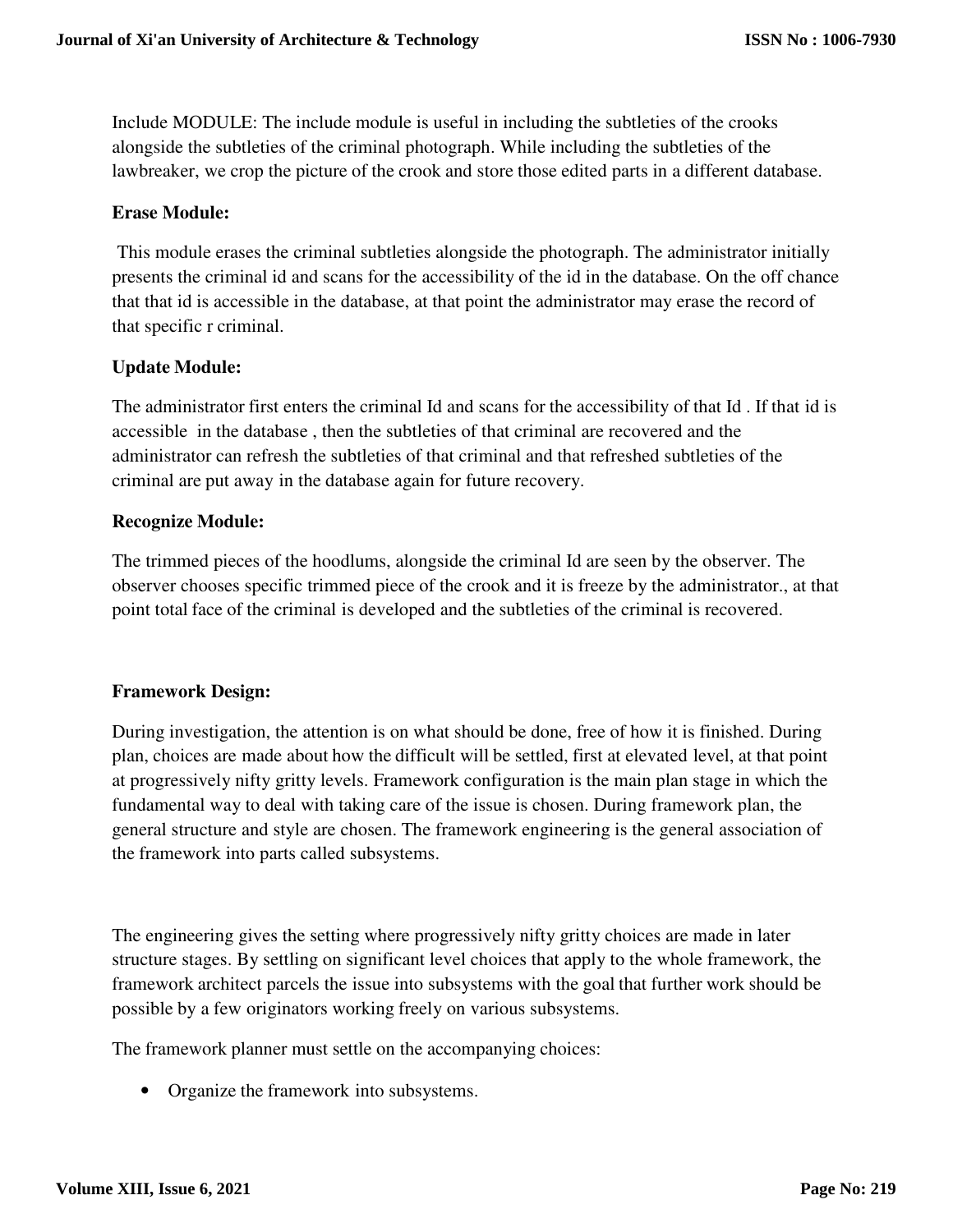- Identify the simultaneousness characteristic in the issue.
- Allocate subsystems to processors and errands.
- Choose a methodology for the executives of information stores.
- Handle access to worldwide assets.
- Choose the execution of control in programming.
- Handle limit conditions.
- Set exchange off needs.

# **End/Future Enhancement**

This framework utilizes our execution of a face acknowledgment framework utilizing highlights of a face including hues, highlights and separations. Utilizing its two level of opportunity, our framework permits two methods of activity, one that outcomes in not many bogus positives and another which brings about scarcely any bogus negatives. We have shown different concerns identified with the face acknowledgment process, for example, the lighting and foundation conditions in which the facial pictures are taken. Our framework could be improved later on through the advancement of a face recognition calculation which is less inclined to inaccuracy, disappointment and performs well paying little mind to the skin shading. A progressively broad list of capabilities would likewise forestall the opportunity of deceiving the framework through the change of facial highlights.

The Future upgrades of this task incorporate the accompanying:

- The criminal photographs might be of any size.
- By choosing any one trimmed piece of the crook, we can get the full picture of the hoodlums alongside subtleties.
- New face developed by various edited parts can be spared.

# **REFERENCES**

1. S. H Lin, "An Introduction to Face Recognition Technology", Informing Science Special Issues on Multimedia Informing Technologies, 3:1, (2000).